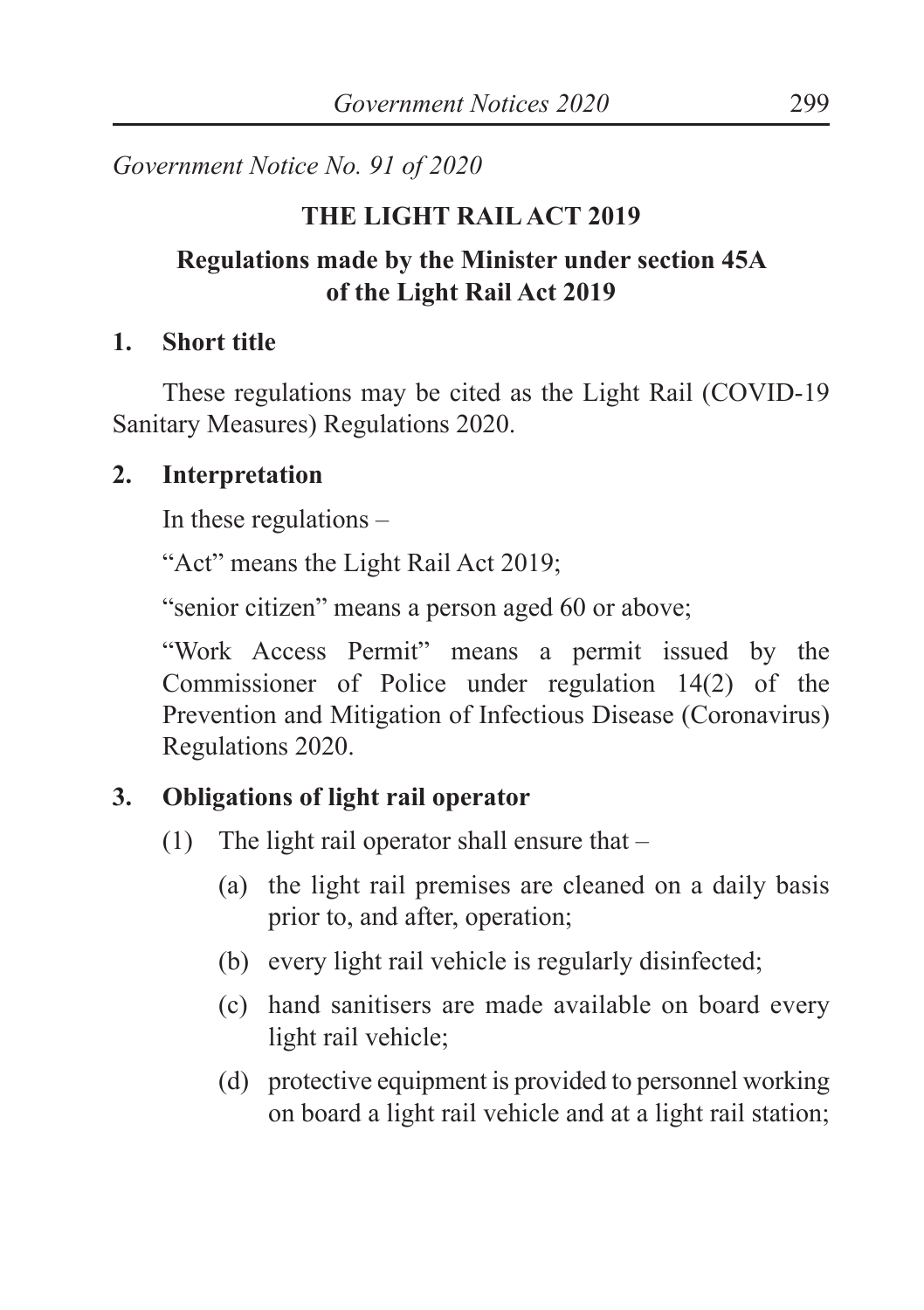- (e) body temperature checks of passengers and of light rail crews are carried out before they board on, or when they are inside, any light rail vehicle; and
- (f) markings are put in place to clearly indicate physical distancing requirements on board every light rail vehicle and at every light rail station.

(2) For the purpose of paragraph  $(1)(e)$ , the light rail operator shall, in every light rail vehicle, affix, in a conspicuous manner, a sticker, poster or notice on the seats or such standing areas which are not to be occupied by a passenger.

#### **4. Conduct of passengers**

(1) Every person shall, whilst being on any light rail premises or light rail commuter facility –

- (a) wear a protective face mask;
- (b) comply with crowd management and physical distancing requirements as an authorised officer may determine;
- (c) be subject to a body temperature check before boarding a light rail vehicle;
- (d) sanitise his hands upon acceding the light rail station and before boarding a light rail vehicle; and
- (e) abide by such other sanitary requirements as the light rail operator may determine.
- (2) Every passenger on board a light rail vehicle shall
	- (a) wear a protective face mask;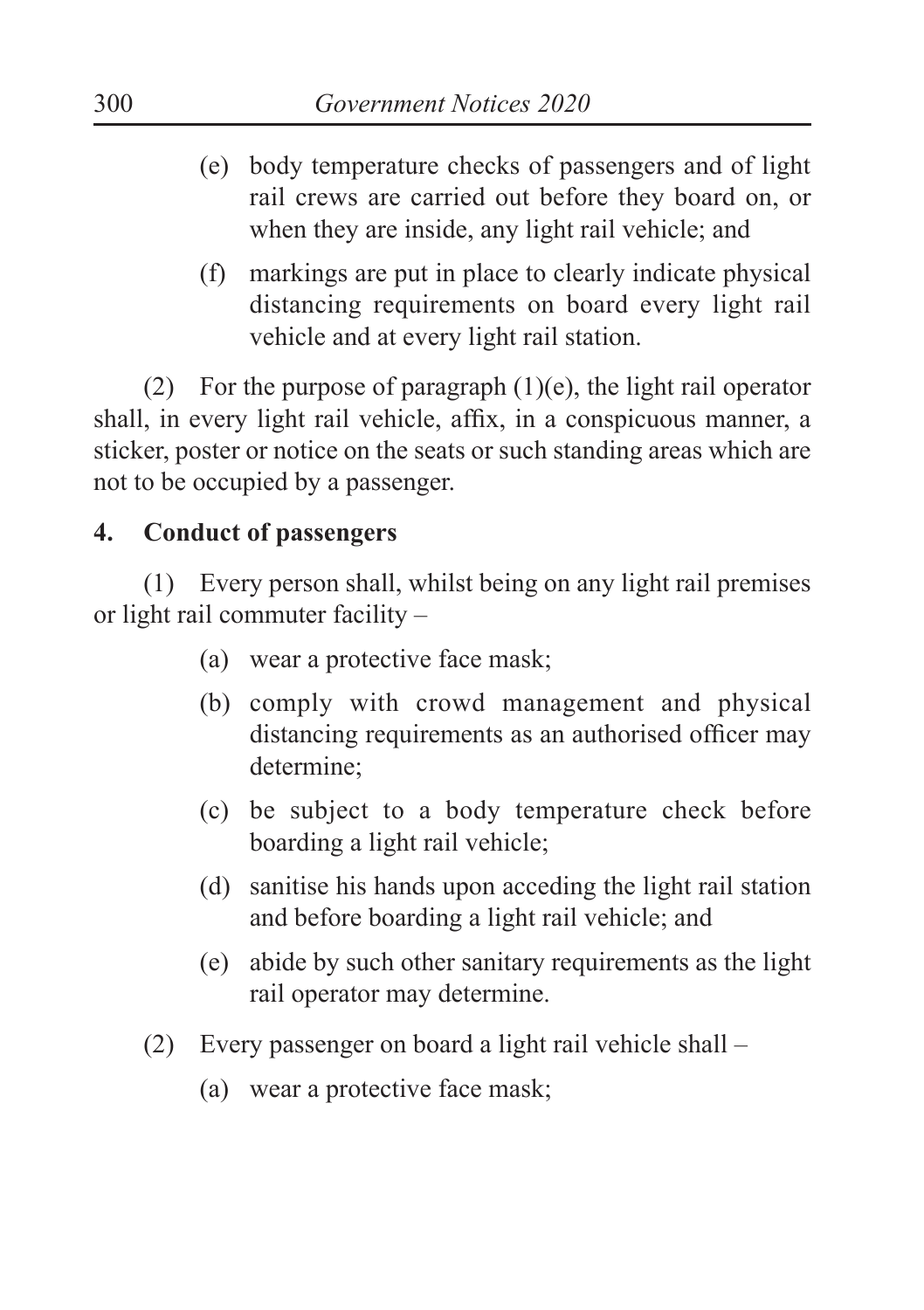- (b) comply with crowd management and physical distancing requirements as set out by the light rail operator; and
- (c) abide by such other sanitary requirements as the light rail operator may determine.

### **5. Restrictions on travelling**

(1) No person, other than a person holding a Work Access Permit, shall travel in a light rail vehicle during the peak hours, of 6 a.m. to 10 a.m. and 2.30 p.m. to 7 p.m. on week days.

(2) (a) Subject to paragraph (b), a senior citizen shall be allowed to travel in a light rail vehicle strictly on allocated days as specified in the Schedule.

(b) Paragraph (a) shall not apply to a senior citizen who holds a Work Access Permit and a senior citizen who travels in a light rail vehicle for the purpose of availing himself of medical treatment or procuring medicine.

(3) Notwithstanding this regulation, a person under the age of 18 shall not be allowed to travel in a light rail vehicle, other than for the purpose of availing himself of medical treatment.

# **6. Operating hours of light rail**

The operating hours of the light rail shall be such hours as may be approved by NLTA, with peak hours from 6 a.m. to 10 a.m. and from 2.30 p.m. to 7 p.m. or at such other time as NLTA may determine.

# **7. Powers of authorised officers**

Where an authorised officer has reasonable grounds to suspect that a person has committed or attempted to commit, or is committing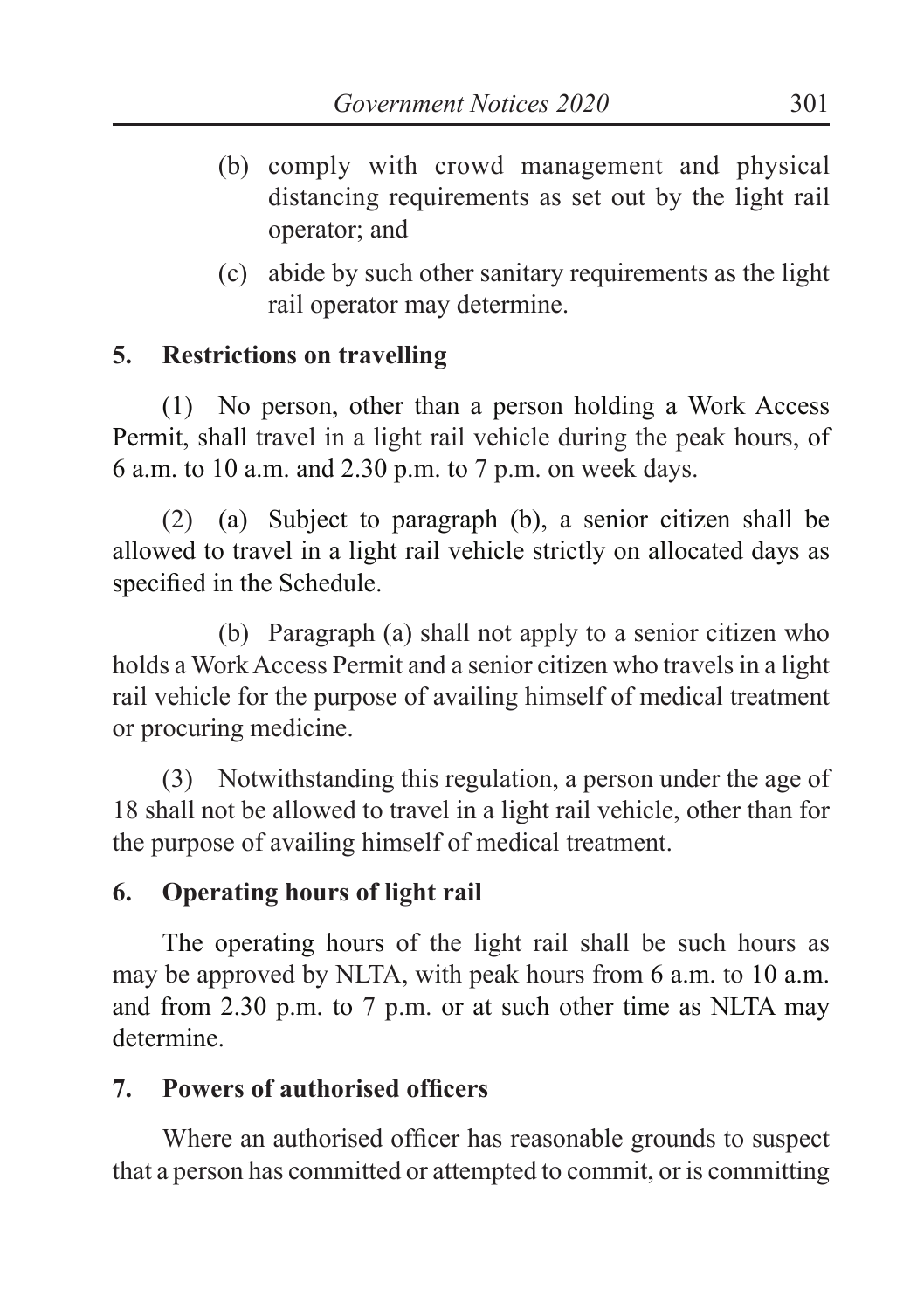or attempting to commit, an offence under these regulations, the authorised officer may –

- (a) prevent that person from entering any light rail premises or from boarding any light rail vehicle;
- (b) remove that person from any light rail premises or from any light rail vehicle; and
- (c) request that person to provide his name and address.

#### **8. Offences**

- (1) Any person who
	- (a) fails to wear a protective face mask on any light rail premises, on any light rail commuter facility or on board any light rail vehicle;
	- (b) fails to comply with crowd management and physical distancing requirements as set out by the light rail operator on any light rail premises, on any light rail commuter facility or on board any light rail vehicle;
	- (c) refuses to be subjected to a body temperature check before boarding a light rail vehicle;
	- (d) fails to sanitise his hands upon acceding the light rail premises or before boarding a light rail vehicle;
	- (e) removes, defaces, alters or otherwise interferes with any sticker, poster or notice which has been affixed in a light rail vehicle;
	- (f) threatens, molests, hinders or obstructs an authorised officer in the exercise of his powers under these regulations;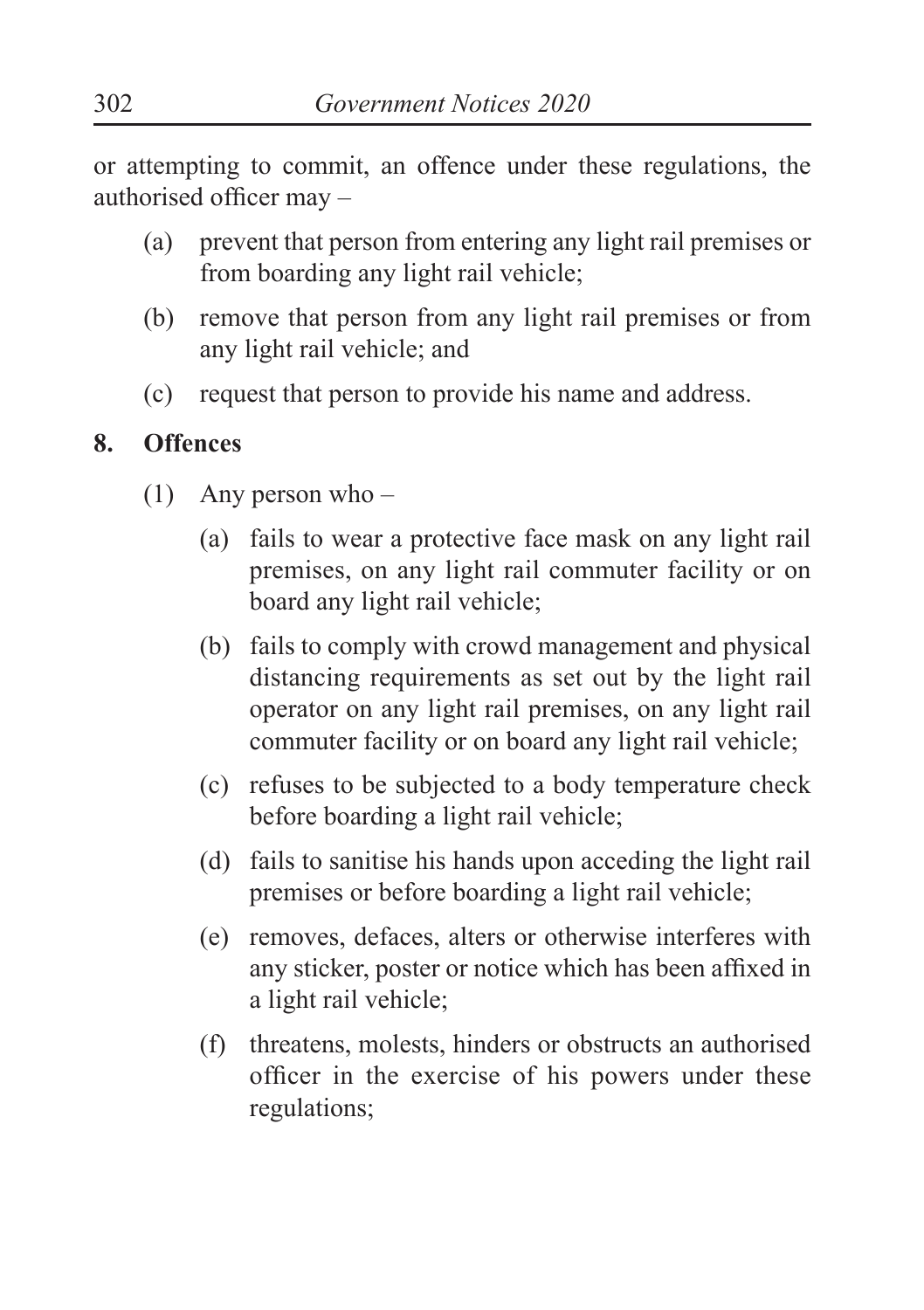- (g) provides false or misleading information to an authorised officer;
- (h) fails to abide by such other sanitary requirements as the light rail operator may determine on any light rail premises, on any light rail commuter facility or on board any light rail vehicle; or
- (i) otherwise contravenes these regulations,

shall commit an offence and shall, on conviction, be liable to a fine not exceeding 50,000 rupees and to imprisonment for a term not exceeding 2 years.

(2) Where all the seats and standing areas designated for the carriage of passengers in a light rail vehicle are occupied and the light rail operator admits other passengers therein, the light rail operator shall commit an offence and shall, on conviction, be liable to a fine not exceeding 50,000 rupees.

**9.** These regulations shall come into operation on 16 May 2020.

Made by the Minister on 16 May 2020.